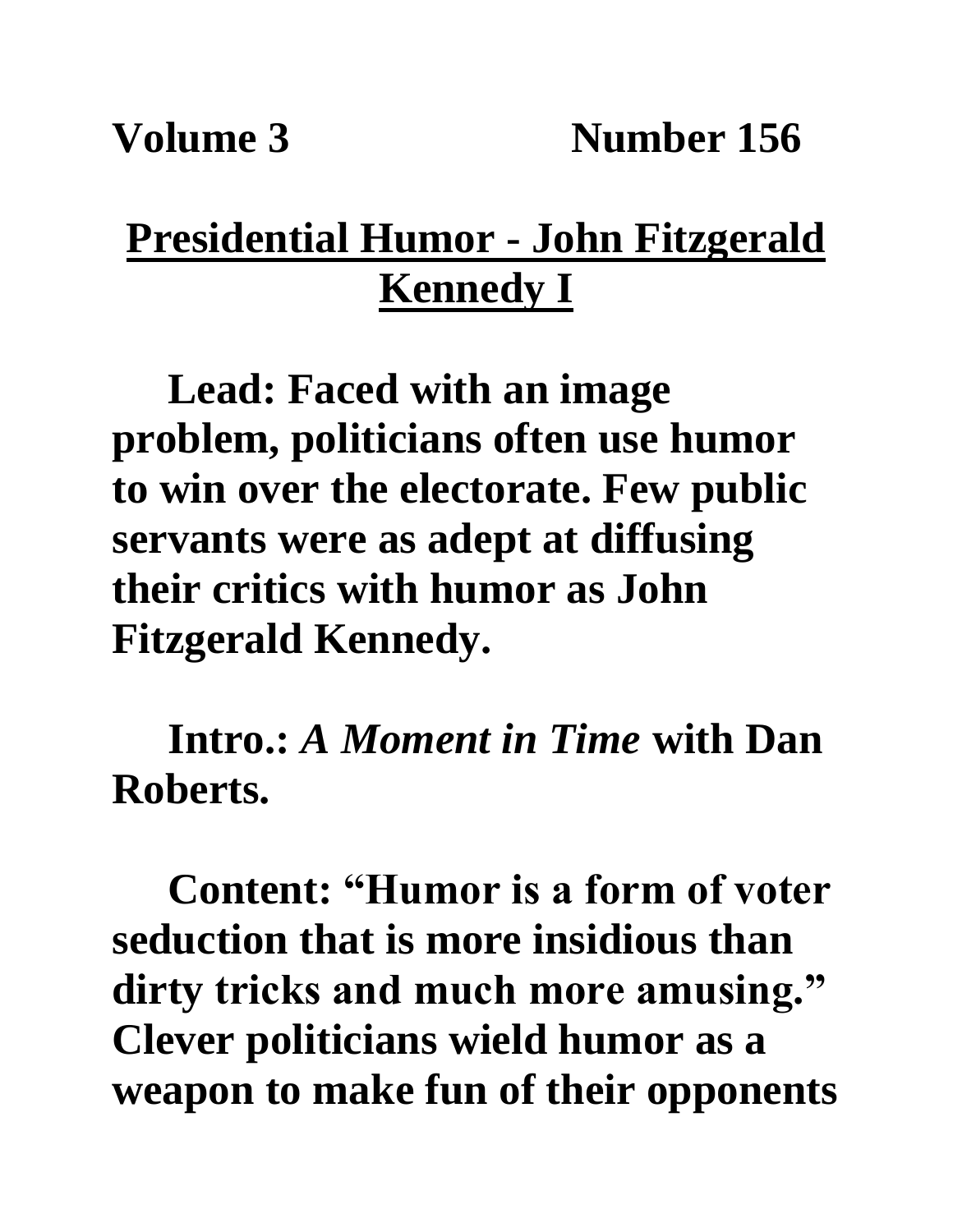**or as a means of giving themselves a more sympathetic and down-to-earth image. Since the 1960s when television first began to dominate the political arena, qualities such as wit and charm began to play a much more important role in the electoral process. No longer could a successful politician rely on political contacts, personal character and executive skill, he or she had to possess at least a measure of telegenic charisma.** 

**Jack Kennedy had an image problem. He was perceived as a political lightweight, a poor little rich boy who would never have made it to first base were it not for his Daddy's money. This image was not helped by a lackluster legislative career in the**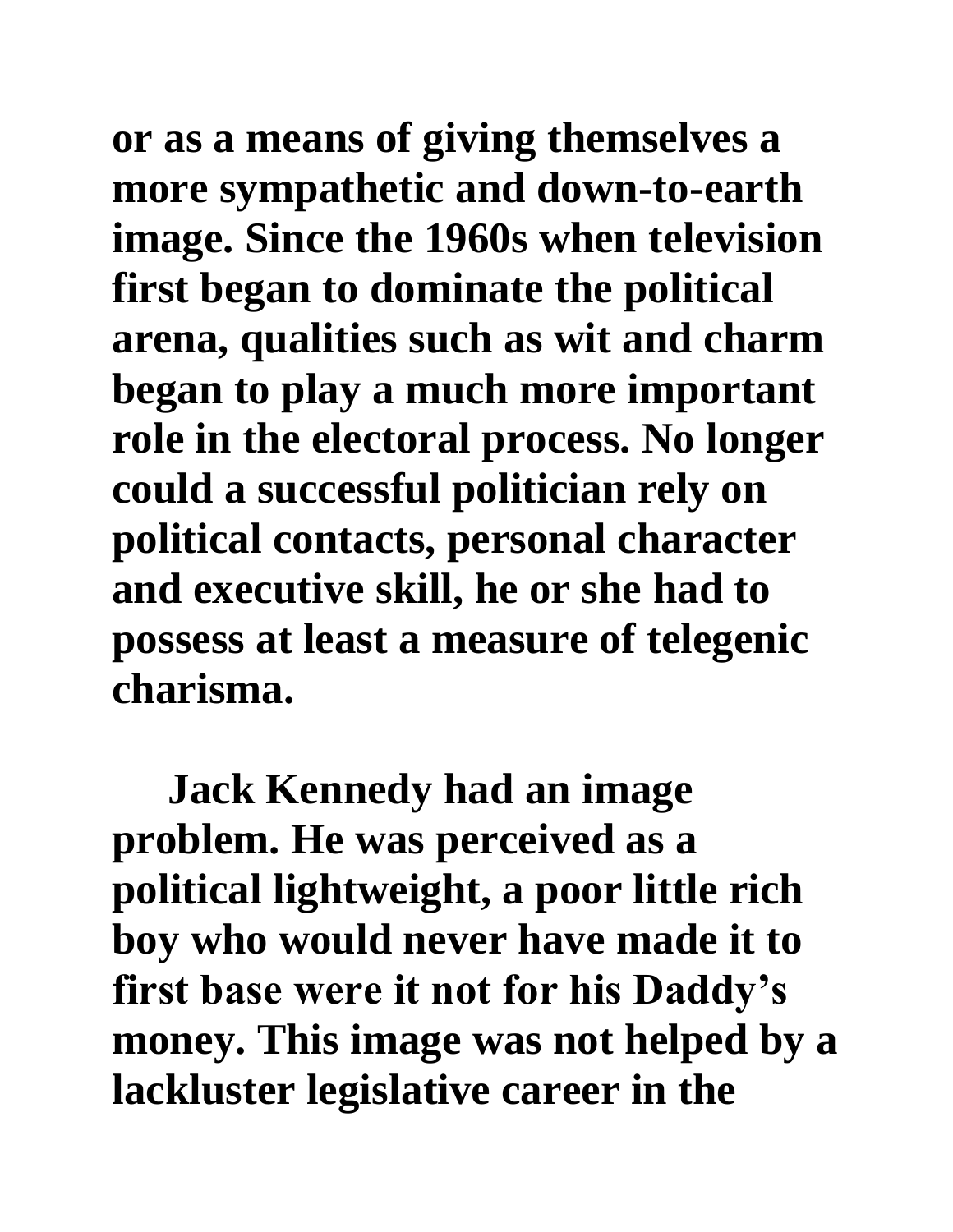**House and Senate. Even his Pulitzer Prize winning book,** *Profiles in Courage,* **was erroneously assumed to have been ghostwritten. Nevertheless, by his death in 1963, Kennedy was one of the most popular Presidents of the twentieth century. One of the means by which he overcame his huge image deficit was through the use of humor.**

**As a candidate for President he had to deal with accusations that his father was buying the election. He said, "I just received a telegram from my father. He says, 'Don't buy one more vote than you need. I'll be damned if I'll pay for a landslide.'" On another occasion he declared, "The Secretary of Commerce has announced a major new plan for restricting the outflow of**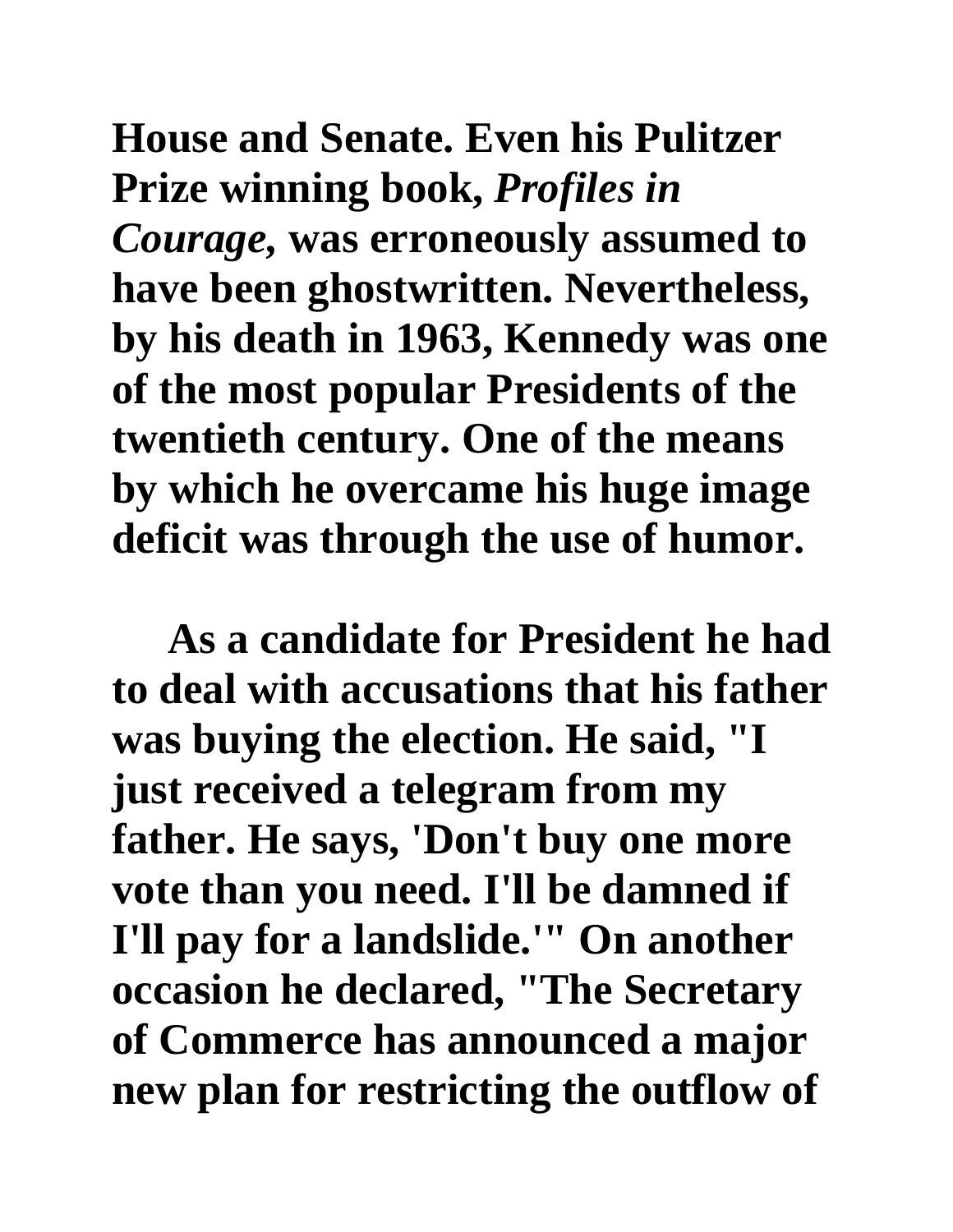**gold to France - by keeping my father at home this year." Another one of Kennedy serious problems was his religion. He was a Catholic running for President in an overwhelmingly Protestant country. He used humor to diffuse the issue at a meeting of the Houston Ministerial Association. "I have asked Cardinal Spellman how to deal with the question of the Pope's infallibility." And Cardinal Spellman said, "I don't know what to tell you, Senator. All I can say is, he keeps calling me Spillman." In many ways Kennedy's self-deprecating humor disarmed his critics and won over the electorate. Next time: laughter comes to Camelot. At the University of Richmond, this is Dan Roberts.**